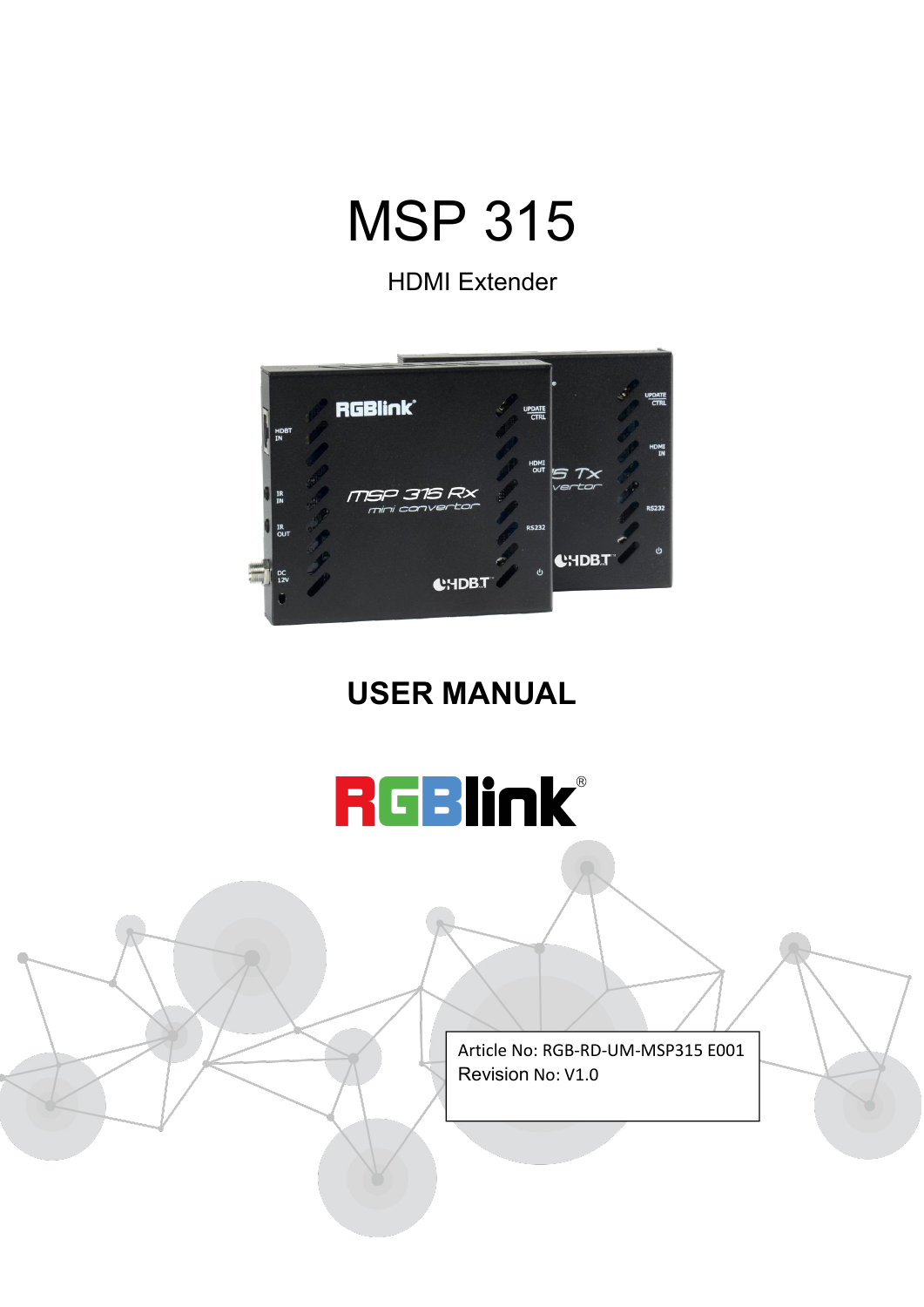# <span id="page-1-0"></span>**CONTENTS**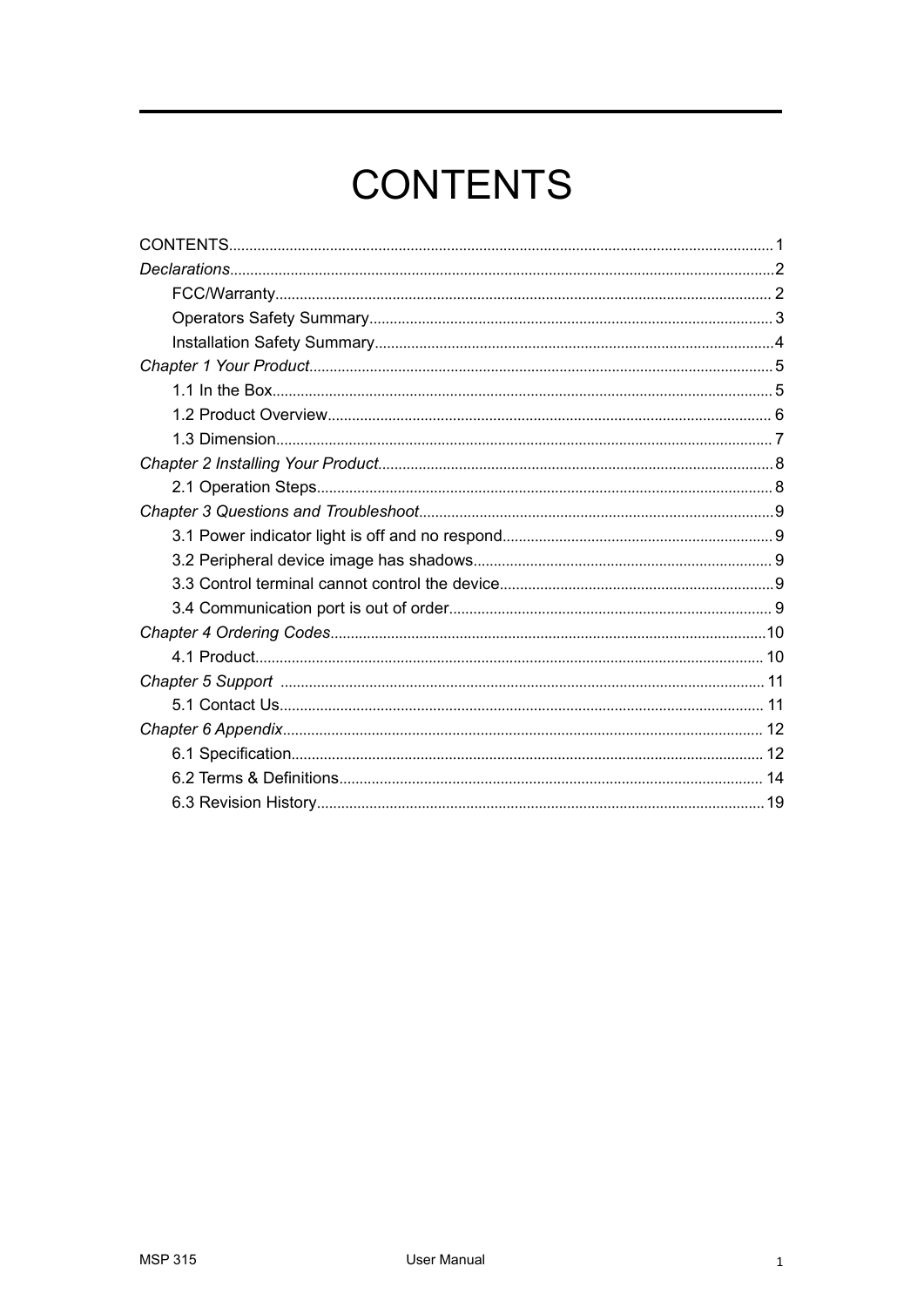**Thank you for choosing our product!**

**This User Manual is designed to show you how to use this video processor quickly and make use of all the features. Please read all directions and instructions carefully before using this product.**

## <span id="page-2-0"></span>*Declarations*

### <span id="page-2-1"></span>FCC/Warranty

#### **Federal Communications Commission (FCC)**

#### **Statement**

This equipment has been tested and found to comply with the limits for a class A digital device, pursuant to Part 15 of the FCC rules. These limits are designed to provide reasonable protection against harmful interference when the equipment is operated in a commercial environment. This equipment generates, uses, and can radiate radio frequency energy and, if not installed and used in accordance with the instruction manual, may cause harmful interference to radio communications. Operation of this equipment in a residential area may cause harmful interference, in which case the user will be responsible for correcting any interference.

#### **Guarantee and Compensation**

RGBlink provides a guarantee relating to perfect manufacturing as part of the legally stipulated terms of guarantee. On receipt, the purchaser must immediately inspect all delivered goods for damage incurred during transport, as well as for material and manufacturing faults. RGBlink must be informed immediately in writing of any complains.

The period of guarantee begins on the date of transfer of risks, in the case of special systems and software on the date of commissioning, at latest 30 days after the transfer of risks. In the event of justified notice of compliant, RGBlink can repair the fault or provide a replacement at its own discretion within an appropriate period. If this measure proves to be impossible or unsuccessful, the purchaser can demand a reduction in the purchase price or cancellation of the contract. All other claims, in particular those relating to compensation for direct or indirect damage, and also damage attributed to the operation of software as well as to other service provided by RGBlink, being a component of the system or independent service, will be deemed invalid provided the damage is not proven to be attributed to the absence of properties guaranteed in writing or due to the intent or gross negligence or part of RGBlink.

If the purchaser or a third party carries out modifications or repairs on goods delivered by RGBlink, or if the goods are handled incorrectly, in particular if the systems are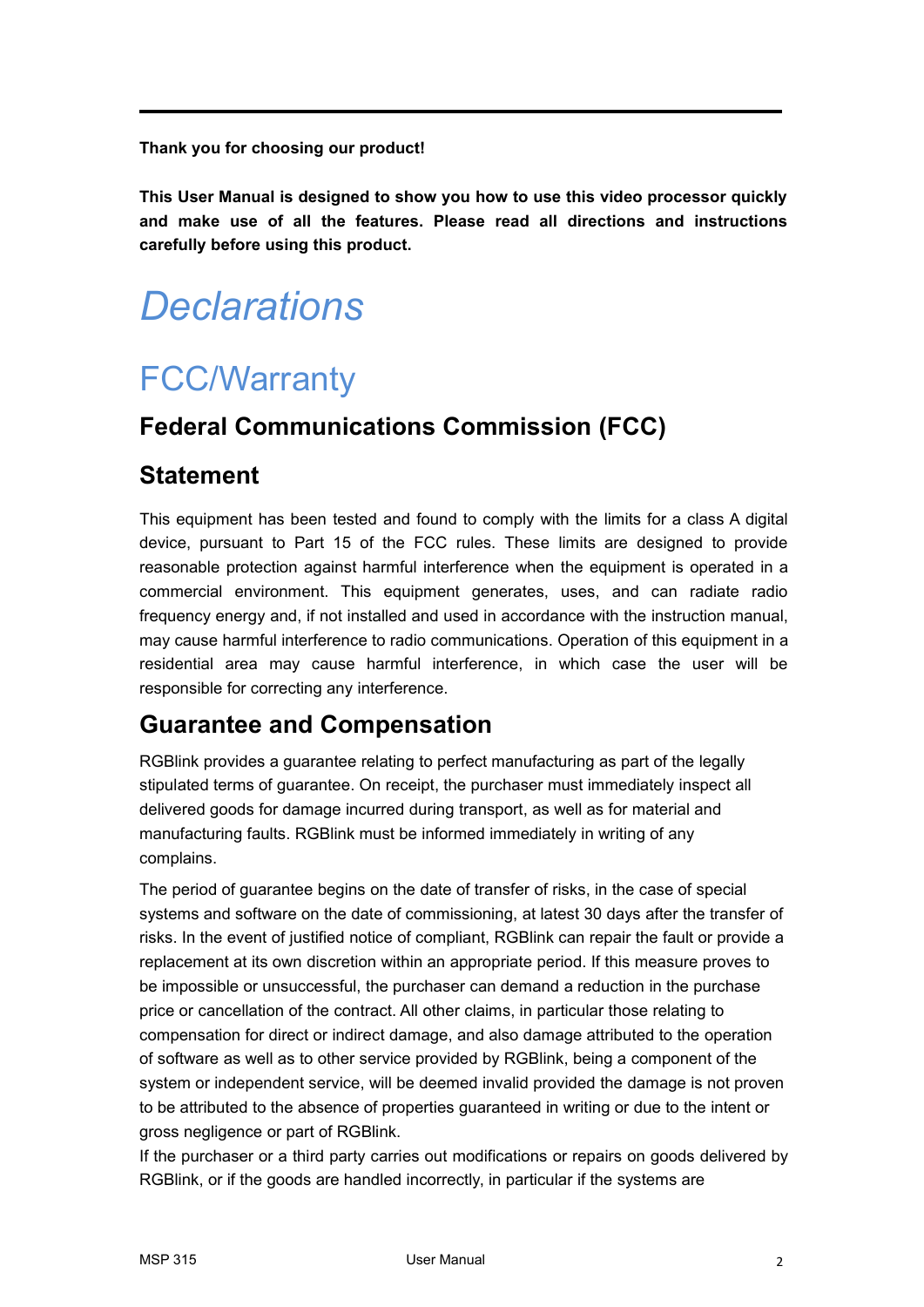commissioned operated incorrectly or if, after the transfer of risks, the goods are subject to influences not agreed upon in the contract, all guarantee claims of the purchaser will be rendered invalid. Not included in the guarantee coverage are system failures which are attributed to programs or special electronic circuitry provided by the purchaser, e.g. interfaces. Normal wear as well as normal maintenance are not subject to the guarantee provided by RGBlink either.

The environmental conditions as well as the servicing and maintenance regulations specified in this manual must be complied with by the customer.

### <span id="page-3-0"></span>Operators Safety Summary

The general safety information in this summary is for operating personnel.

#### **Do Not Remove Covers or Panels**

There are no user-serviceable parts within the unit. Removal of the top cover will expose dangerous voltages.To avoid personal injury, do not remove the top cover. Do not operate the unit without the cover installed.

#### **Power Source**

This product is intended to operate from a power source that will notapply more than 230 volts rms between the supply conductors or between both supply conductor and ground. A protective ground connection by way of grounding conductor in the power cord is essential for safe operation.

#### **Grounding the Product**

This product is grounded through the grounding conductor of the power cord. To avoid electrical shock, plug the power cord into a properly wired receptacle before connecting to the product input or output terminals. A protective-ground connection by way of the grounding conductor in the power cord is essential for safe operation.

#### **Use the Proper Power Cord**

Use only the power cord and connector specified for your product. Use only a power cord that is in good condition. Refer cord and connector changes to qualified service personnel.

#### **Use the Proper Fuse**

To avoid fire hazard, use only the fuse having identical type, voltage rating, and current rating characteristics. Refer fuse replacement to qualified service personnel.

#### **Do Not Operate in Explosive Atmospheres**

To avoid explosion, do not operate this product in an explosive atmosphere.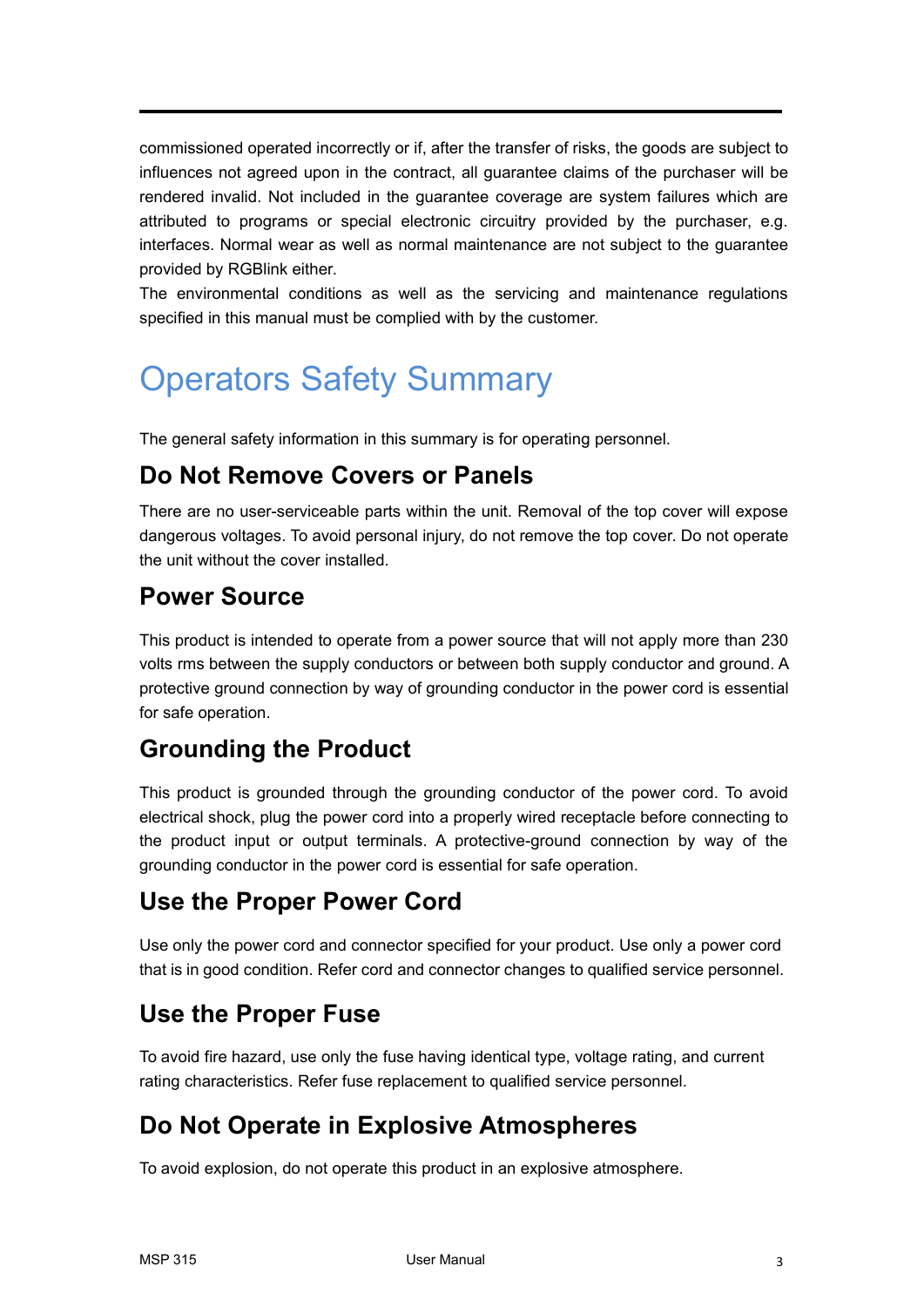### <span id="page-4-0"></span>Installation Safety Summary

#### **Safety Precautions**

For all MSP 315 processor installation procedures, please observe the following important safety and handling rules to avoid damage to yourself and the equipment.

To protect users from electric shock, ensure that the chassis connects to earth via the ground wire provided in the AC power Cord.

The AC Socket-outlet should be installed near the equipment and be easily accessible.

#### **Unpacking and Inspection**

Before opening MSP 315 processor shipping box, inspect it for damage. If you find any damage, notify the shipping carrier immediately for all claims adjustments. As you open the box, compare its contents against the packing slip. If you find any shortages, contact your sales representative.

Once you have removed all the components from their packaging and checked that all the listed components are present, visually inspect the system to ensure there was no damage during shipping. If there is damage, notify the shipping carrier immediately for all claims adjustments.

#### **Site Preparation**

The environment in which you install your MSP 315 should be clean, properly lit, free from static, and have adequate power, ventilation, and space for all components.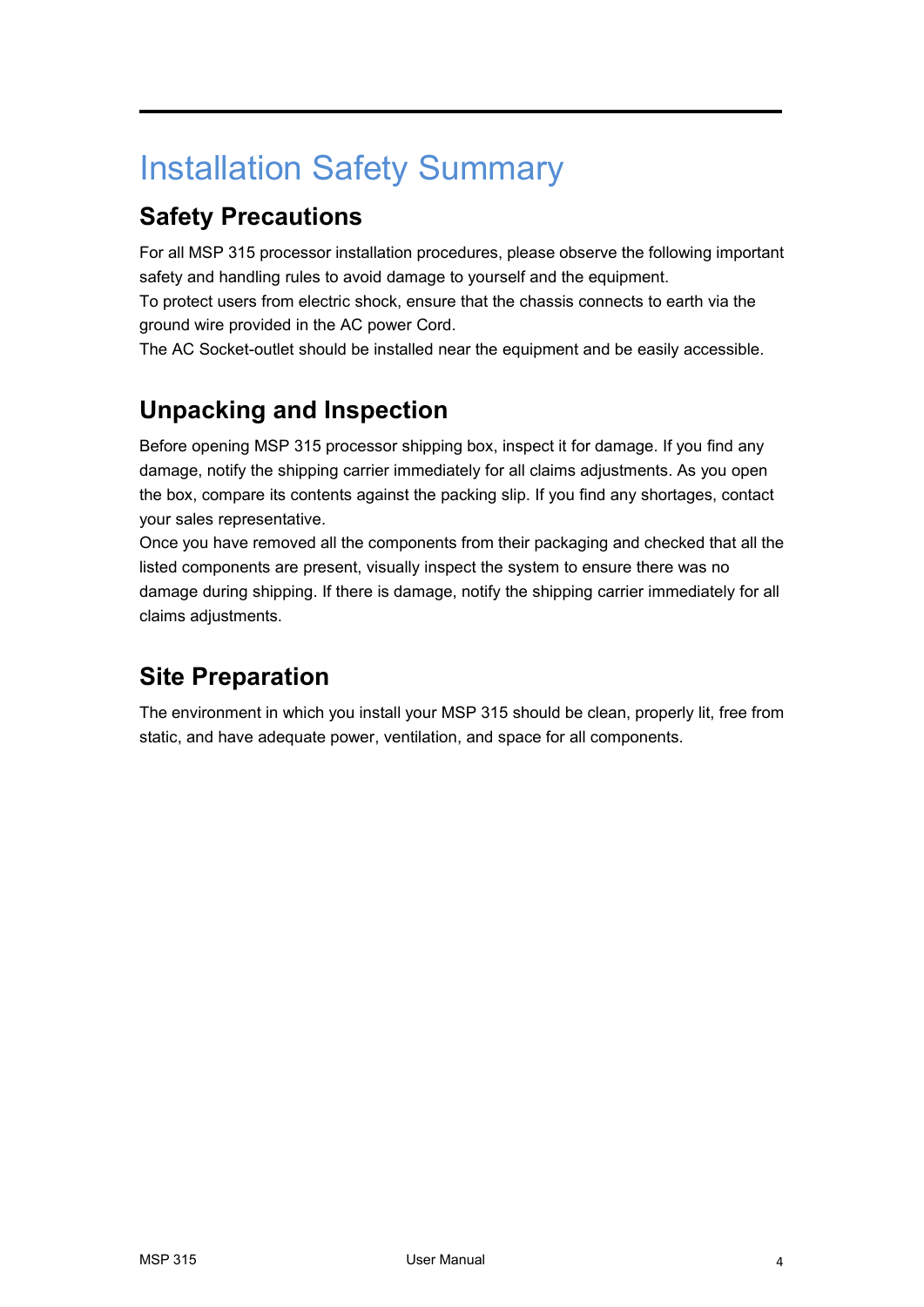# <span id="page-5-0"></span>*Chapter 1 Your Product*

### <span id="page-5-1"></span>1.1 In the Box



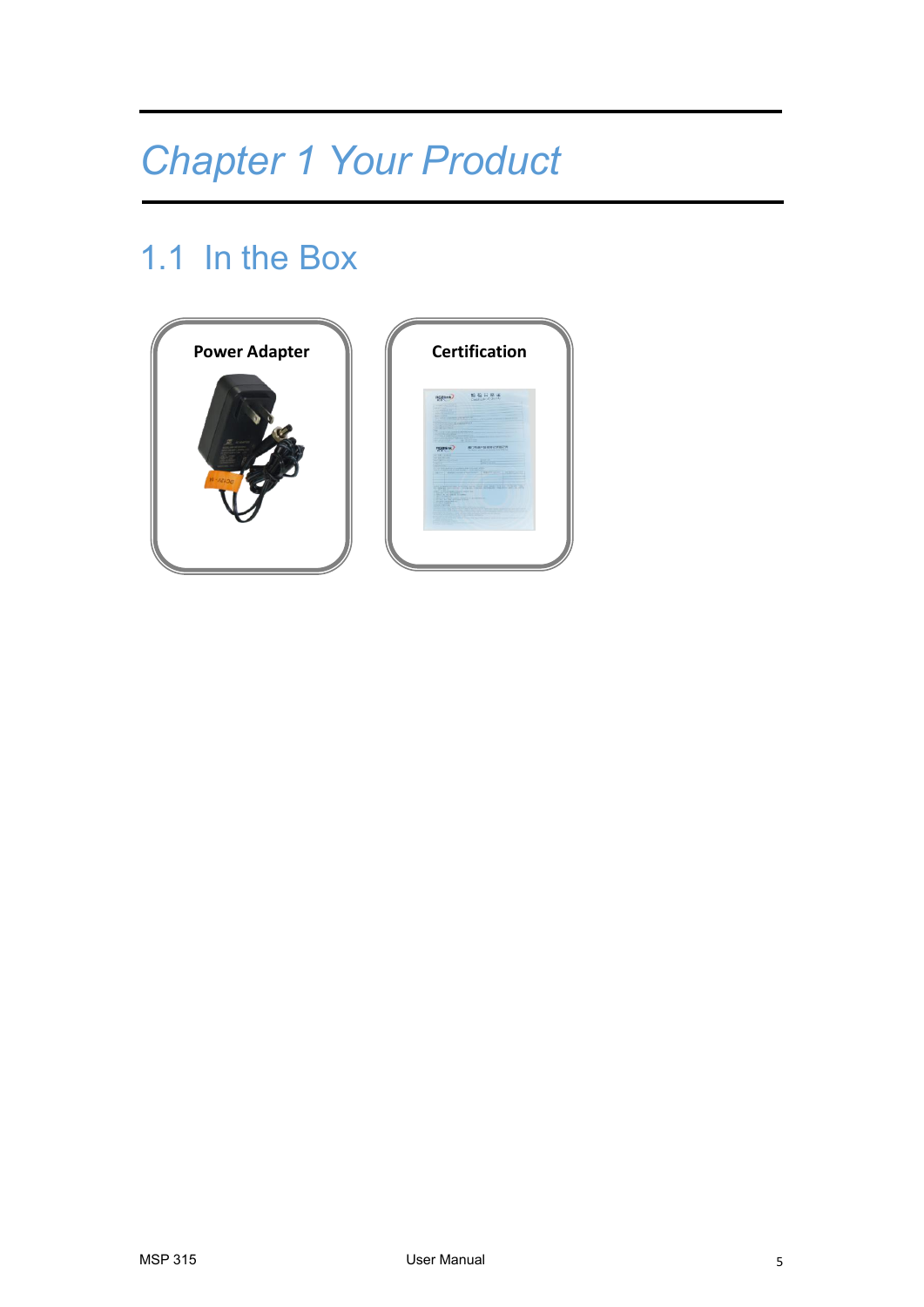### <span id="page-6-0"></span>1.2 Product Overview

MSP 315 Extender for HDMI over one CAT5 / CAT6 consists of a Sender (MSP 315 Tx) and a Receiver(MSP 315 Rx) unit, MSP 315 supports resolution up to 4K x 2K (3840 x 2160 @30Hz) and 1080p Full HD, as well as the pass-through of HDCP and High Bit Rate (HBR) lossless audio formats such as Dolby® TrueHD and DTS-HD Master Audio™ .

3D content is supported when a 3D-capable display and 3D source are connected.<br>DVI-D is also supported when used with HDMI to DVI adapters, providing greater flexibility and options when integrating several different commercial displays.

This Extender features RGBlink implementation of HDBaseT® Lite technology. Its uncompressed digital transmission method insures 100% signal integrity. The use of standard CAT-5e cable makes HDMI signal extension easier to install within a room or through walls.In addition,the MSP 315 Extender also support bi-directional IR and 12V POE power supply to make it more easily and convenient.



MSP 315 System Connection Diagram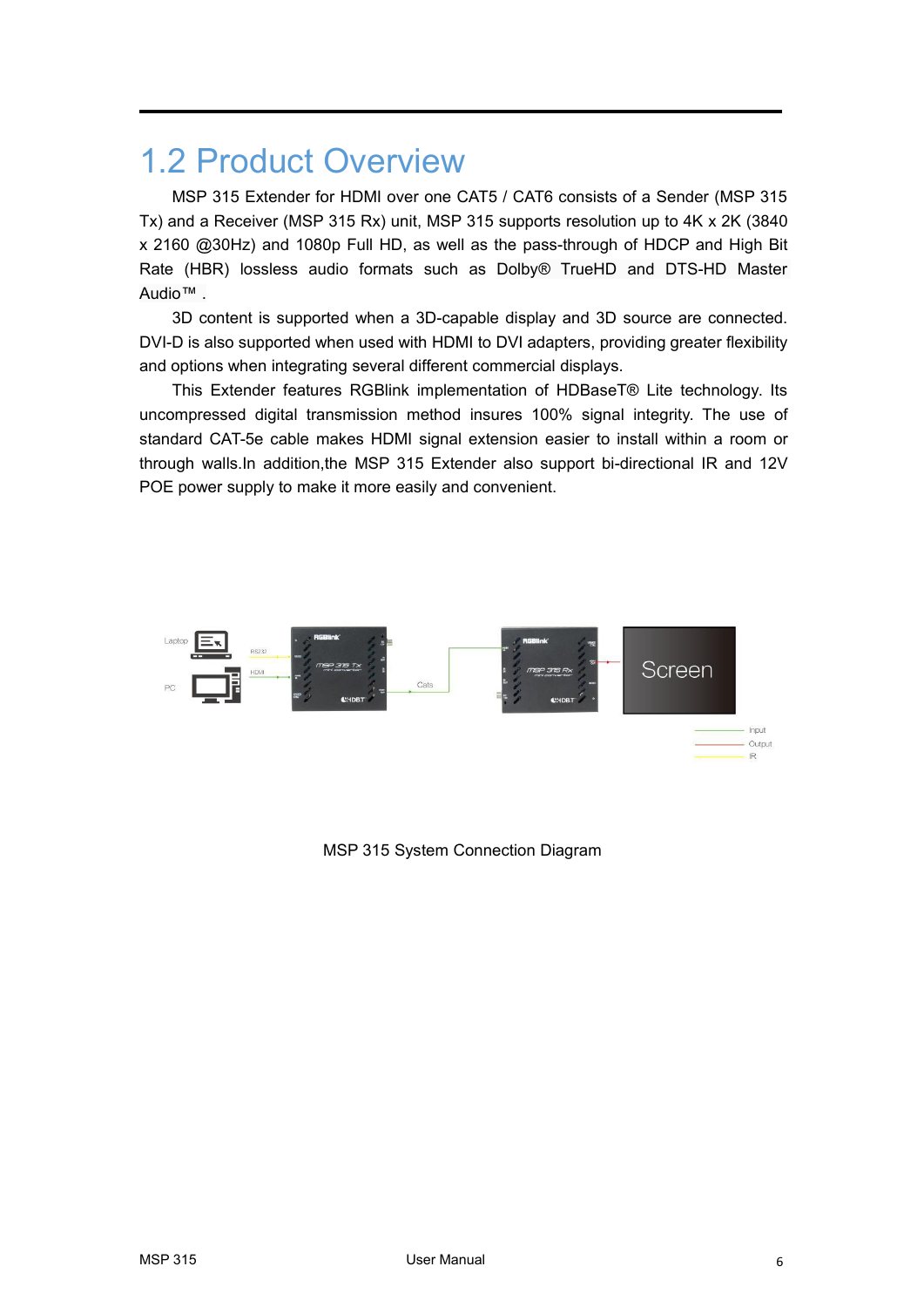### <span id="page-7-0"></span>1.3 Dimension

Following is the dimension of MSP 315 for your reference:







MSP 315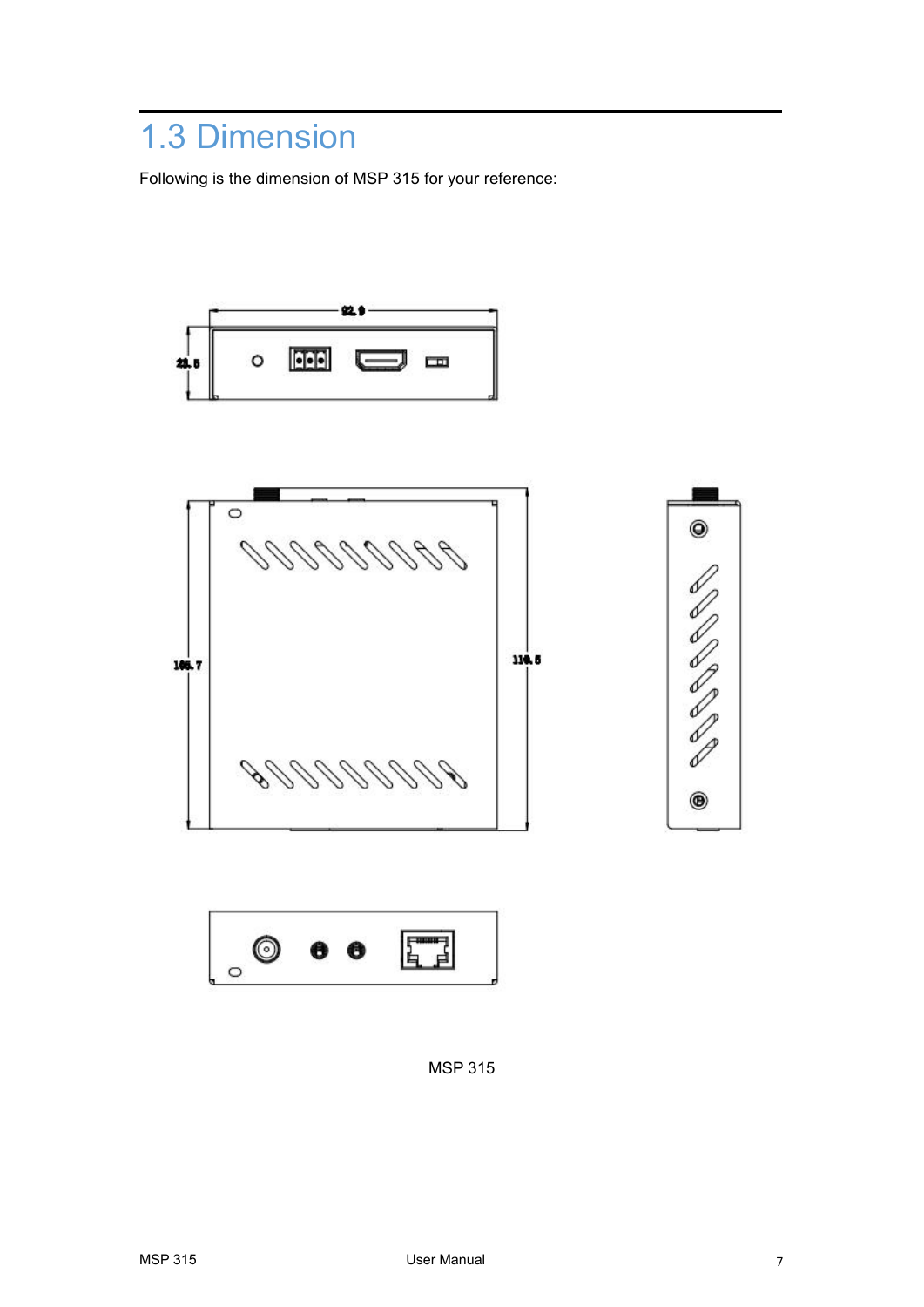## <span id="page-8-0"></span>*Chapter 2 Installing Your Product*

### <span id="page-8-1"></span>2.1 Operation Steps

1. Connect the output of signal sources such as computers to the "HDMI IN" of the MSP 315 HDMI extender TX with HDMI/HDMI-DVI cable;connect the "HDMI OUT" of the MSP 315 HDMI extender RX to display devices such as LED display/LCD/projector, or to video processers with HDMI/HDMI-DVI cable.

2. Connect the HDBaseT TX output port of MSP 315 HDMI Extender TX to the HDBaseT RX input port of MSP 315 HDMI Extender RX with single CAT5 or CAT6 cable.

3. MSP 315 Extender provides bidirectional IR control, connecting as needed; one transmitter connects to the IR receiver, the other transmitter connects to the IR transmitter, or both the IR receiver and the IR transmitter

4. Connect the RS232 control device to the RS232 interface ofany transmitter (either transmitter or receiver, the data is bidirectional) and the RS232 interface of the controlled device to the RS232 interface of another transmitter . A 12V 1A adapter is connected to the 12V power port of the transmitter or receiver, or to the 12V power port of the transmitter and receiver.

It is recommended to use universal T568B twisted pair with direct twisted pair.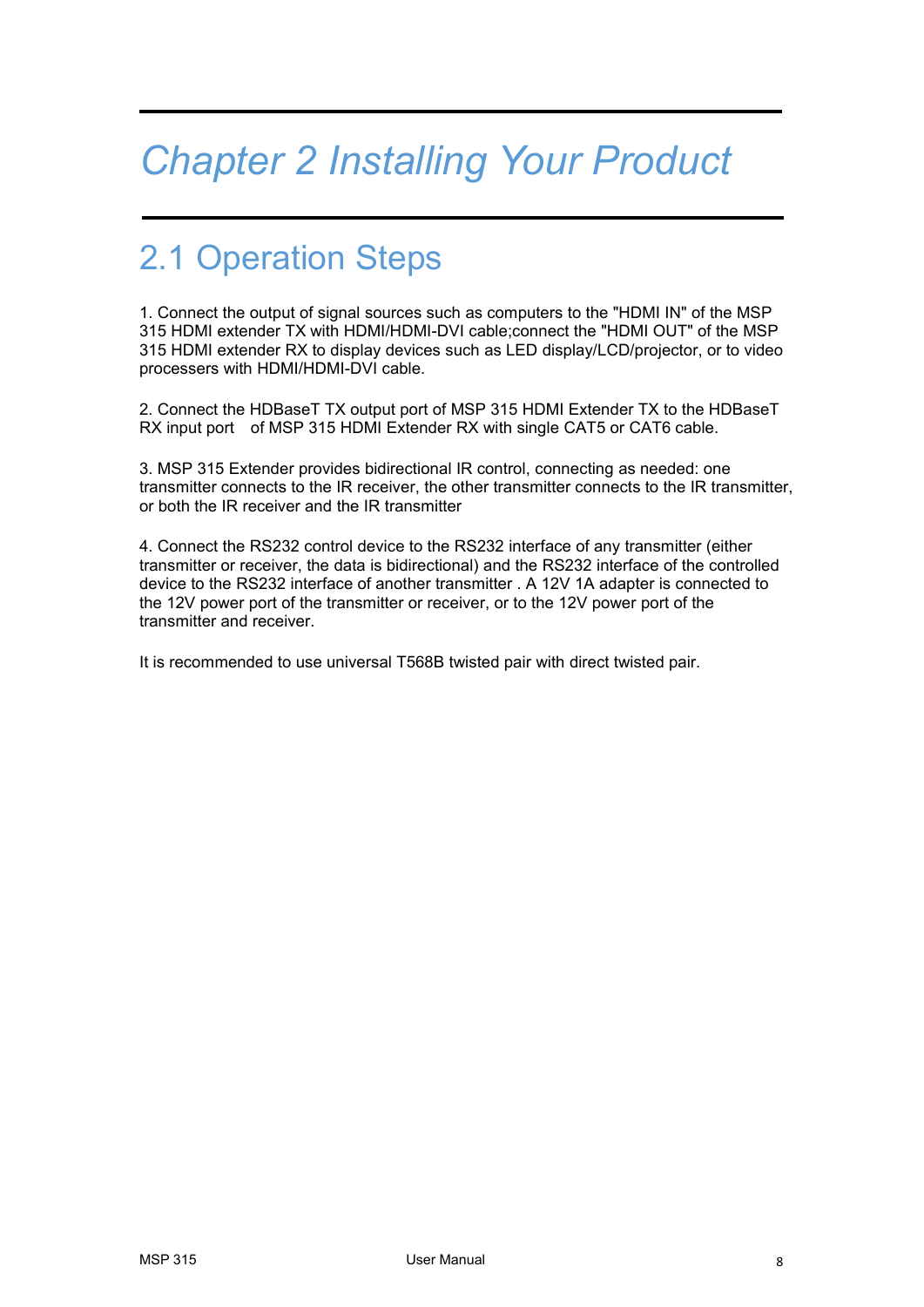## <span id="page-9-0"></span>*Chapter 3 Questions and Troubleshoot*

## <span id="page-9-1"></span>3.1 Power indicator light is off and no respond

- 1. Check whether plug in the power cord, and has power supply;
- 2. Check whether the power cable is connected and in good connection.

### <span id="page-9-2"></span>3.2 Peripheral device image has shadows

- 1. Check whether the input/output wires are qualified for HDMI 1.4 standard;
- 2. Check whether the connection device is correct and in good connection.

## <span id="page-9-3"></span>3.3 Control terminal cannot control the device

1. Check whether the connection between control equipment and communication serial port (distinguish between control and local control); 2. Check whether the communication port is loose or damaged; 3. Check whether the communication protocol settings are as follows: baud

rate: 9600 data bits: 8 stop bits: 1 check bits: none.

### <span id="page-9-4"></span>3.4 Communication port is out of order

1. Sending equipment to professional personnel for maintenance.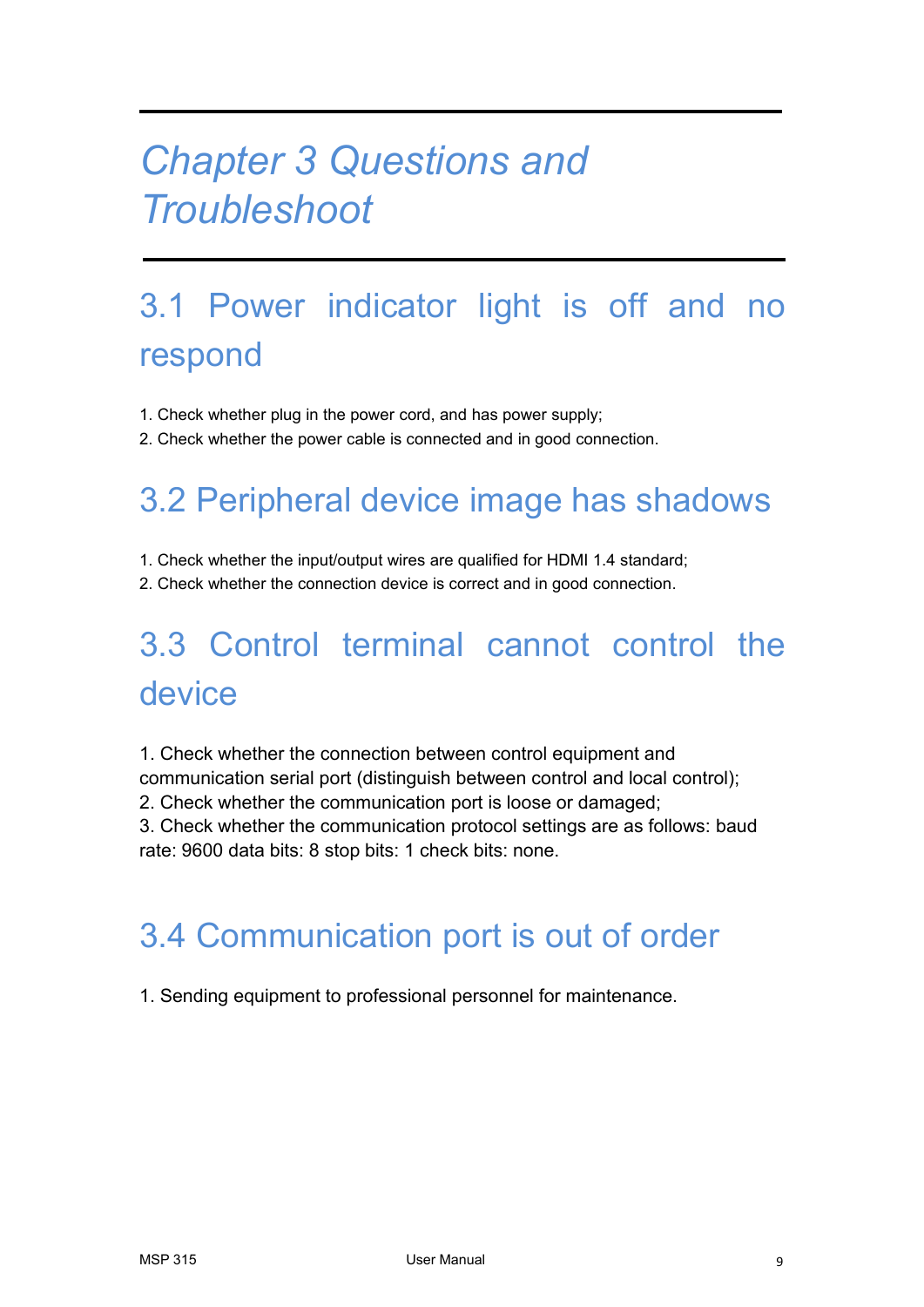# <span id="page-10-0"></span>*Chapter 4 Ordering Codes*

### <span id="page-10-1"></span>4.1 Product

611-0315-02-0 MSP 315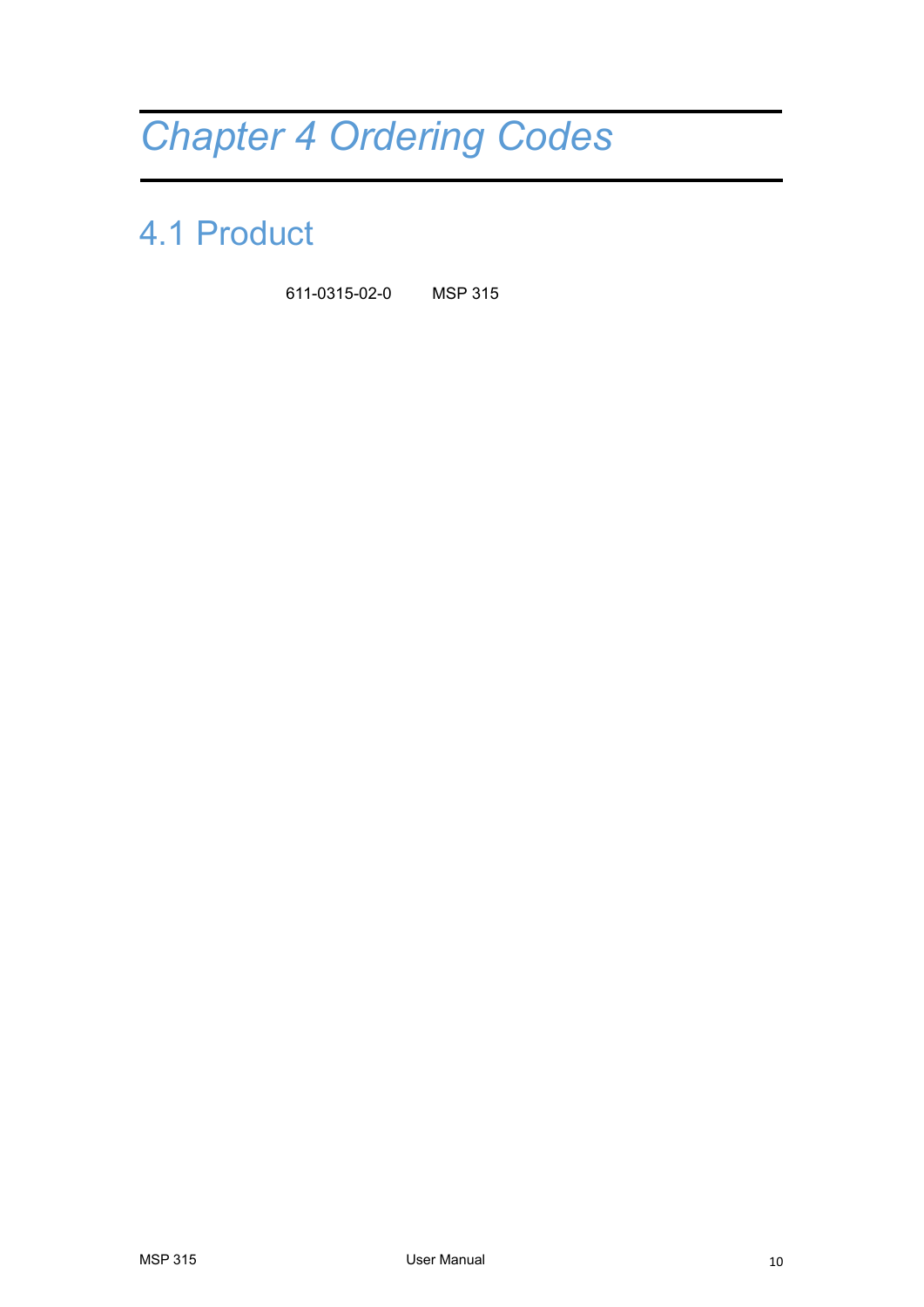## <span id="page-11-0"></span>*Chapter 5 Support*

### <span id="page-11-1"></span>5.1 Contact Us

#### **Contact Us**





@RGBLINK

/rgblink

+rgblink /rgblink rgblink

rgblink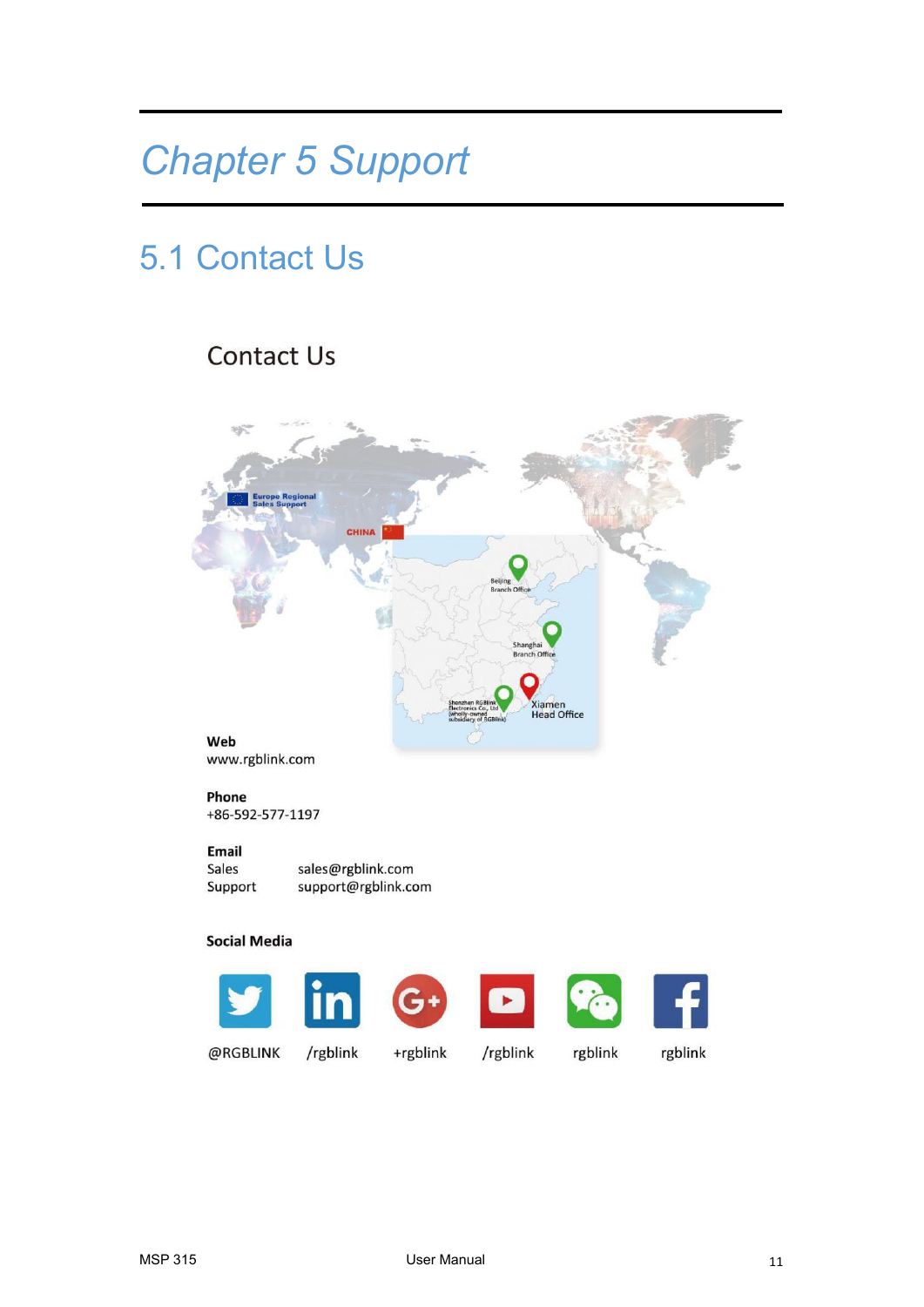# <span id="page-12-0"></span>*Chapter 6 Appendix*

## <span id="page-12-1"></span>6.1 Specification

| <b>DVI Input</b>         |                                                                                                                                                                                                                                                                                                                                                                                                                                                                                                                                                                                                               |  |  |  |  |  |
|--------------------------|---------------------------------------------------------------------------------------------------------------------------------------------------------------------------------------------------------------------------------------------------------------------------------------------------------------------------------------------------------------------------------------------------------------------------------------------------------------------------------------------------------------------------------------------------------------------------------------------------------------|--|--|--|--|--|
| Number of Inputs         | $\mathbf{1}$                                                                                                                                                                                                                                                                                                                                                                                                                                                                                                                                                                                                  |  |  |  |  |  |
| Connector                | <b>HDMI</b>                                                                                                                                                                                                                                                                                                                                                                                                                                                                                                                                                                                                   |  |  |  |  |  |
| Signal Level             | <b>TMDS Level</b>                                                                                                                                                                                                                                                                                                                                                                                                                                                                                                                                                                                             |  |  |  |  |  |
| Supported<br>Resolution  | VESA:<br>800×600@60   1024×768@60   1280×768@60   1280×1024@60<br>1600×1200@60   1920×1080@60   1920×1080@50  <br>3840×2160@30<br>STMPE:<br>625/25/50p PAL   525/29.97/59.94p NTSC   720p@50/59.94/60  <br>1080i@50/59.94/60   1080p@/50/59.94/60   2160p@30                                                                                                                                                                                                                                                                                                                                                  |  |  |  |  |  |
| <b>DVI Output</b>        |                                                                                                                                                                                                                                                                                                                                                                                                                                                                                                                                                                                                               |  |  |  |  |  |
| Number of Outputs        | $\mathbf{1}$                                                                                                                                                                                                                                                                                                                                                                                                                                                                                                                                                                                                  |  |  |  |  |  |
| Connector                | <b>HDMI</b>                                                                                                                                                                                                                                                                                                                                                                                                                                                                                                                                                                                                   |  |  |  |  |  |
| Signal Level             | <b>TMDS Level</b>                                                                                                                                                                                                                                                                                                                                                                                                                                                                                                                                                                                             |  |  |  |  |  |
| Supported<br>Resolution  | VESA:<br>800×600@60   1024×768@60   1024×768@75   1024×768@85<br>  1280×720@60   1280×768@60   1280×800@60  <br>1280×1024@60   1360×768@60   1366×768@60  <br>1400×1050@60   1440×900@60   1600×1200@60  <br>1680×1050@60   1920×1080@60   1920×1200@60  <br>2048×1152@60   2560×816@60   3840×2160@30<br>STMPE:<br>625/25/50p PAL   525/29.97/59.94p NTSC   720p@50/59.94/60  <br>1080i@50/59.94/60   1080p@/50/59.94/60   1280×720@23.98  <br>1280×720@24   1280×720@25   1280×720@29.97  <br>1280×720@30   1920×1080@23.98   1920×1080@24  <br>1920×1080@25   1920×1080@29.97   1920×1080@30  <br>2160p@30 |  |  |  |  |  |
| <b>General</b>           |                                                                                                                                                                                                                                                                                                                                                                                                                                                                                                                                                                                                               |  |  |  |  |  |
| <b>Resolution Range</b>  | Up to 1080p@60                                                                                                                                                                                                                                                                                                                                                                                                                                                                                                                                                                                                |  |  |  |  |  |
| <b>Transmission Mode</b> | <b>HDBase T</b>                                                                                                                                                                                                                                                                                                                                                                                                                                                                                                                                                                                               |  |  |  |  |  |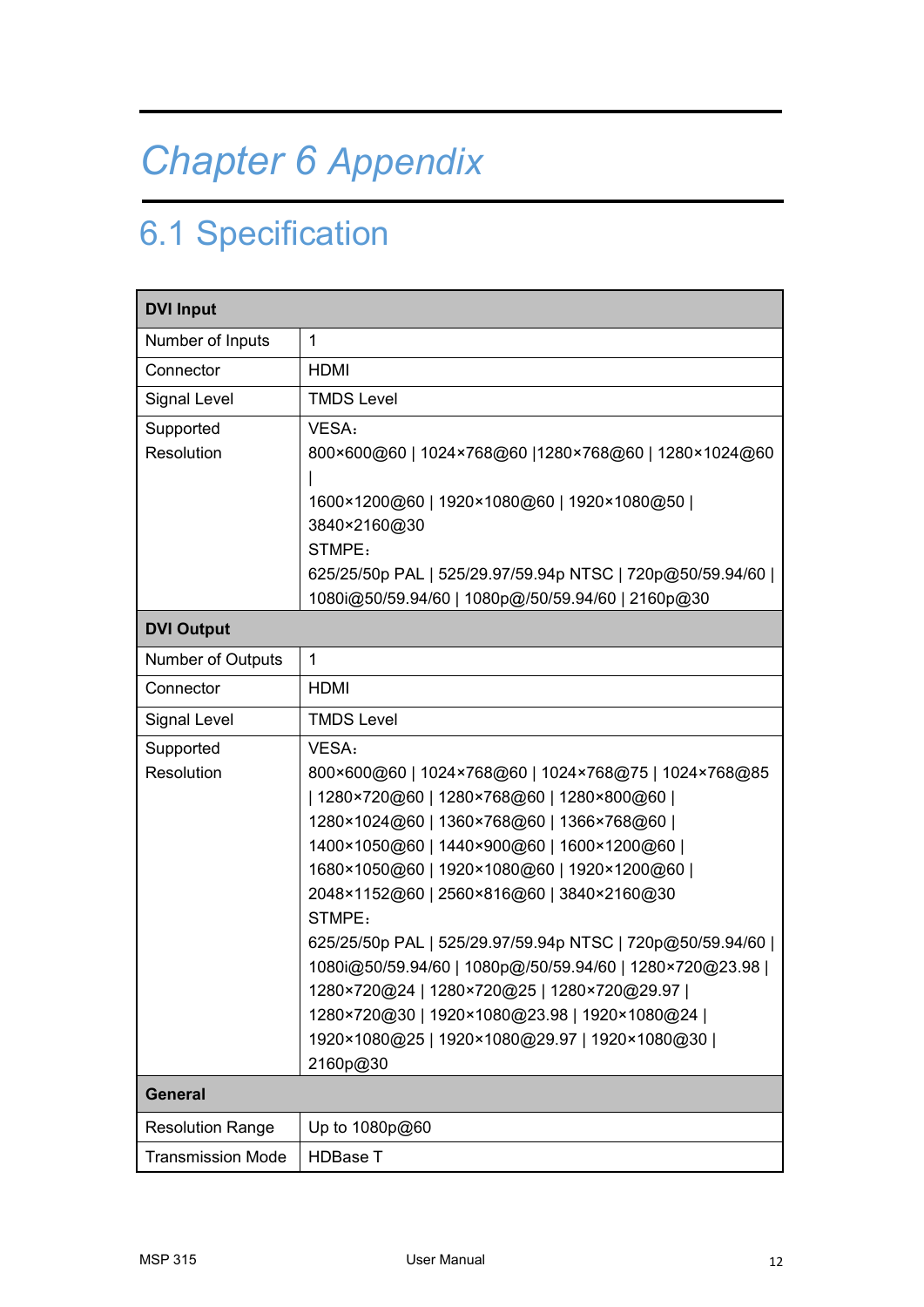| Transmission<br>Distance     |  | 1080p (≤150m)                       |  |
|------------------------------|--|-------------------------------------|--|
| Transmission Rate            |  | 10.02Gbps                           |  |
| Video Standard               |  | HDMI 1.4 with HDCP 2.2              |  |
| <b>Extras</b>                |  |                                     |  |
| <b>Power Supply</b>          |  | AC: 110~240V DC: 5V, 1A             |  |
| <b>Operation Temperature</b> |  | $-0^{\circ}$ C - 40 $^{\circ}$ C    |  |
| Storage Temperature          |  | $-10^{\circ}$ C~+ 55 $^{\circ}$ C   |  |
| <b>Storage Humidity</b>      |  | $10\% - 90\%$                       |  |
| Net Weight                   |  | 140 <sub>g</sub>                    |  |
| Dimension (mm)               |  | 84W×16H×104L                        |  |
| <b>Product Warranty</b>      |  | Three year parts and labor warranty |  |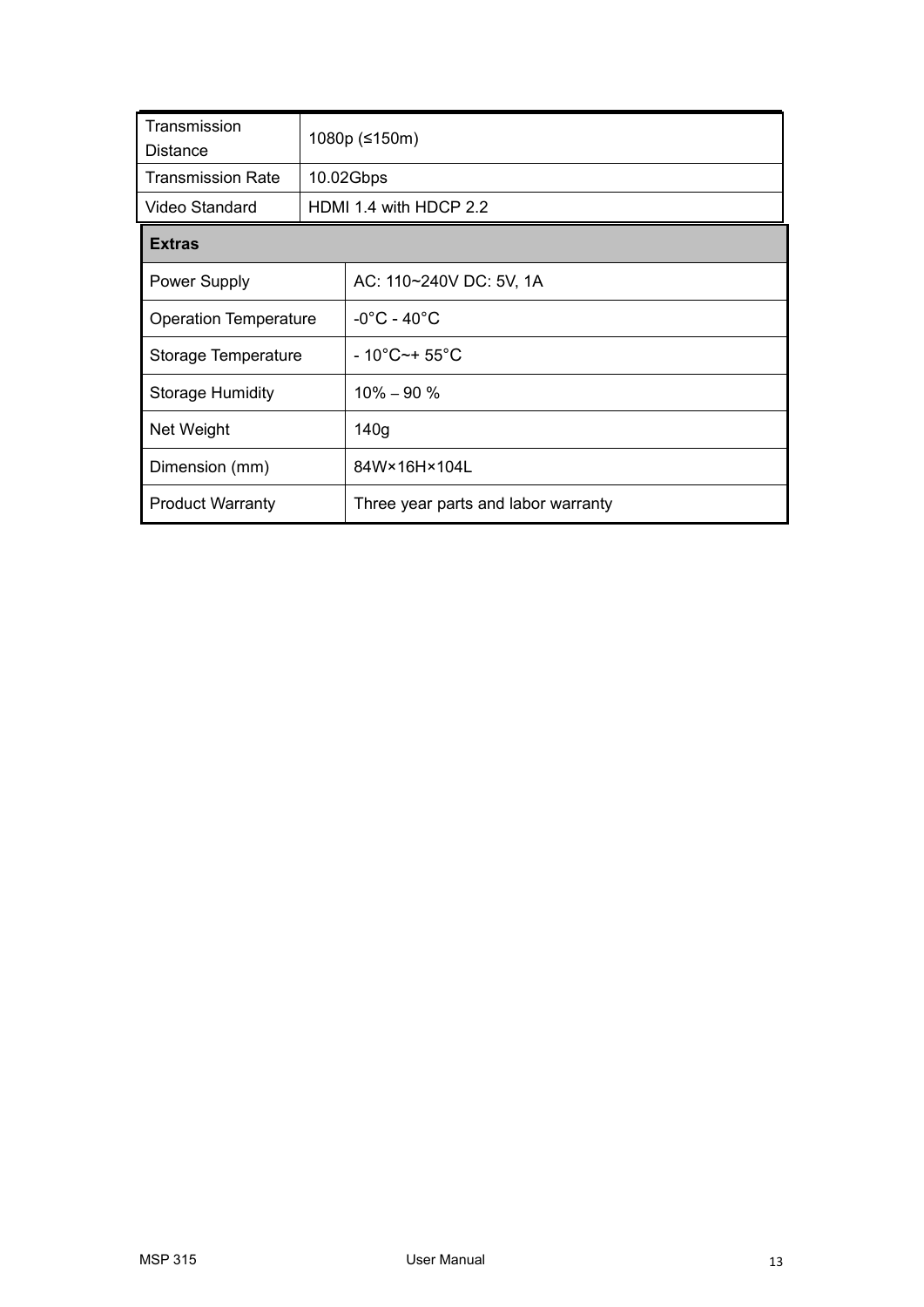### <span id="page-14-0"></span>6.2 Terms & Definitions

The following terms and definitions are used throughout this guide.

- **"ASCII":** American Standard for Information Interchange. The standard code consisting of 7-bit coded characters (8 bits including parity check) used to exchange information between data processing systems, data communication systems, and associated equipment. The ASCII set contains control characters and graphic characters.
- **"Aspect ratio":**The relationship of the horizontal dimension to the vertical dimension of an image. In viewing screens, standard TV is 4:3, or 1.33:1; HDTV is 16:9, or 1.78:1. Sometimes the ":1" is implicit, making TV = 1.33 and HDTV = 1.78.
- **"AV":** Audio visual, or audio video.
- A **"Background"** is an unscaled source, typically originating from a computer. A background source appears at the system's lowest priority — visually in back of all other sources.
- **"Baudrate":** Named of J.M.E. Baudot, the inventor ofthe Baudot telegraph code. The number of the electrical oscillations per second, called baud rate. Related to, but not the same as, transfer rate in bits per second (bps).
- **"Blackburst":** The video waveform without the video elements. It includes the vertical sync, horizontal sync, and the chroma burst information. Blackburst is used to synchronize video equipment to align the video output. One signal is normally used to set up an entire video system or facility. Sometimes itis called House sync.
- **"BNC":** Bayonet Neill-Concelman. A cable connector used extensively in television and named for its inventors. A cylindrical bayonet connector that operates with a twist-locking motion. To make the connection, align the two curved grooves in the collar of the male connector with the two projections on the outside of the female collar, push, and twist. This allows the connector to lock into place without tools.
- "Brightness": Usually refers to the amount or intensity of video light produced on a screen without regard to color. Sometimes called "black level.
- "**CAT 5**"**:** Category 5. Describes the network cabling standard that consists of four unshielded twisted pairs of copper wire terminated by RJ-45 connectors. CAT 5 cabling supports data rates up to 100 Mbps. CAT 5 is based on the EIA/TIA 568 Commercial Building Telecommunications Wiring Standard.
- **"Color bars":** A standard test pattern of several basic colors (white, yellow, cyan, green, magenta, red, blue, and black) as a reference for system alignment and testing. In NTSC video, the most commonly used color bars are the SMPTE standard color bars. In PAL video, the most commonly used color bars are eight full field bars. In the computer, the most commonly used color bars are two rows of reversed color bars.
- **"Color burst":** In color TV systems, a burst of subcarrier frequency located on the back porch of the composite video signal. This serves as a color synchronizing signal to establish a frequency and phase reference for the chroma signal. Color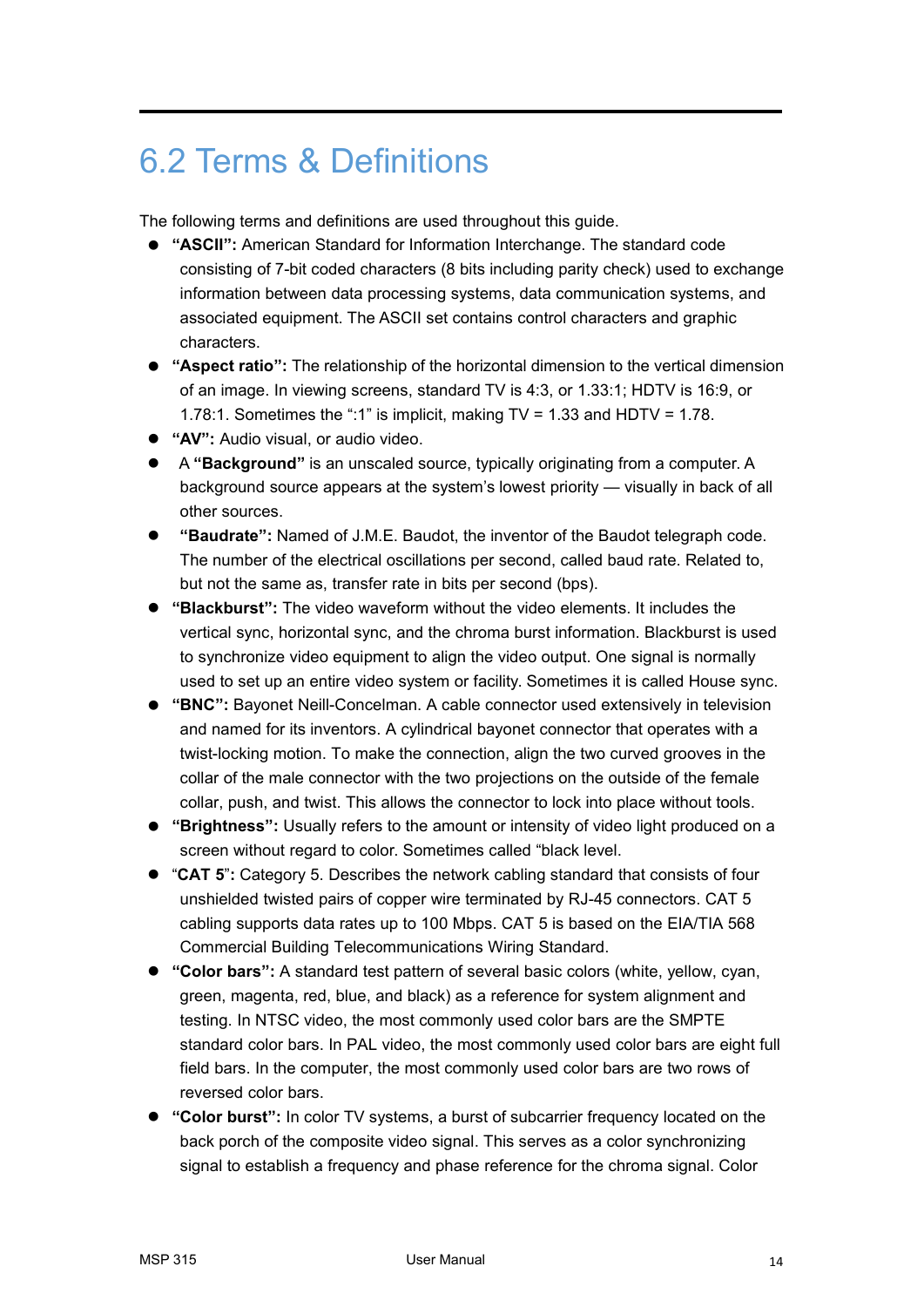burst is 3.58 MHz for NTSC and 4.43 MHz for PAL.

**"Color temperature":** The color quality, expressed in degrees Kelvin(K), of a light source. The

- higher the color temperature, the bluer the light. The lower the temperature, the redder the light. Benchmark color temperature for the A/V industry include 5000°K, 6500°K, and 9000°K.
- **"Contrast ratio":** The radio of the high light output level divided by the low light output level. In theory, the contrast radio of the television system should be at least 100:1, if not 300:1. In reality, there are several limitations. In the CRT, light from adjacent elements contaminate the area of each element. Room ambient light will contaminate the light emitted from the CRT. Well-controlled viewing conditions should yield a practical contrast ratio of 30:1 to 50:1.
- **"DVI":** Digital Visual Interface. The digital video connectivity standard that was developed by DDWG (Digital Display Work Group). This connection standard offers two different connectors: one with 24 pins that handles digital video signals only, and one with 29 pins that handles both digital and analog video.
- **"EDID":** Extended Display Identification Data EDID is a data structure used to communicate video display information, including native resolution and vertical interval refresh rate requirements, to a source device. The source device will then output the optimal video format for the display based on the provided EDID data, ensuring proper video image quality. This communication takes place over the DDC – Display Data Channel.
- **"Ethernet":** A Local Area Network (LAN) standard officially known as IEEE 802.3. Ethernet and other LAN technologies are used for interconnecting computers, printers, workstations, terminals, servers, etc. within the same building or campus. Ethernet operates over twisted pair and over coaxial cable at speeds starting at 10Mbps. For LAN interconnectivity, Ethernet is physical link and data link protocol reflecting the two lowest layers of the OSI Reference Model.
- **"Frame":** In interlaced video, a frame is one complete picture. A video frame is made up of two fields, or two sets of interlaced lines. In a film, a frame is one still picture of a series that makes up a motion picture.
- **"Gamma":** The light output of a CRT is not linear with respect to the voltage input. The difference between what you should have and what is actually output is known as gamma.
- **"HDMI" - High – Definition Multimedia Interface:** An interface used primarily in consumer electronics for the transmission of uncompressed high definition video, up to 8 channels of audio, and control signals, over a single cable. HDMI is the de facto standard for HDTV displays, Blu-ray Disc players, and other HDTV electronics. Introduced in 2003, the HDMI specification has gone through several revisions.
- **"HDSDI":** The high-definition version of SDI specified in SMPTE-292M. This signal standard transmits audio and video with 10 bit depth and 4:2:2 color quantization over a single coaxial cable with a data rate of1.485 Gbit/second. Multiple video resolutions exists including progressive 1280x720 and interlaced 1920x1080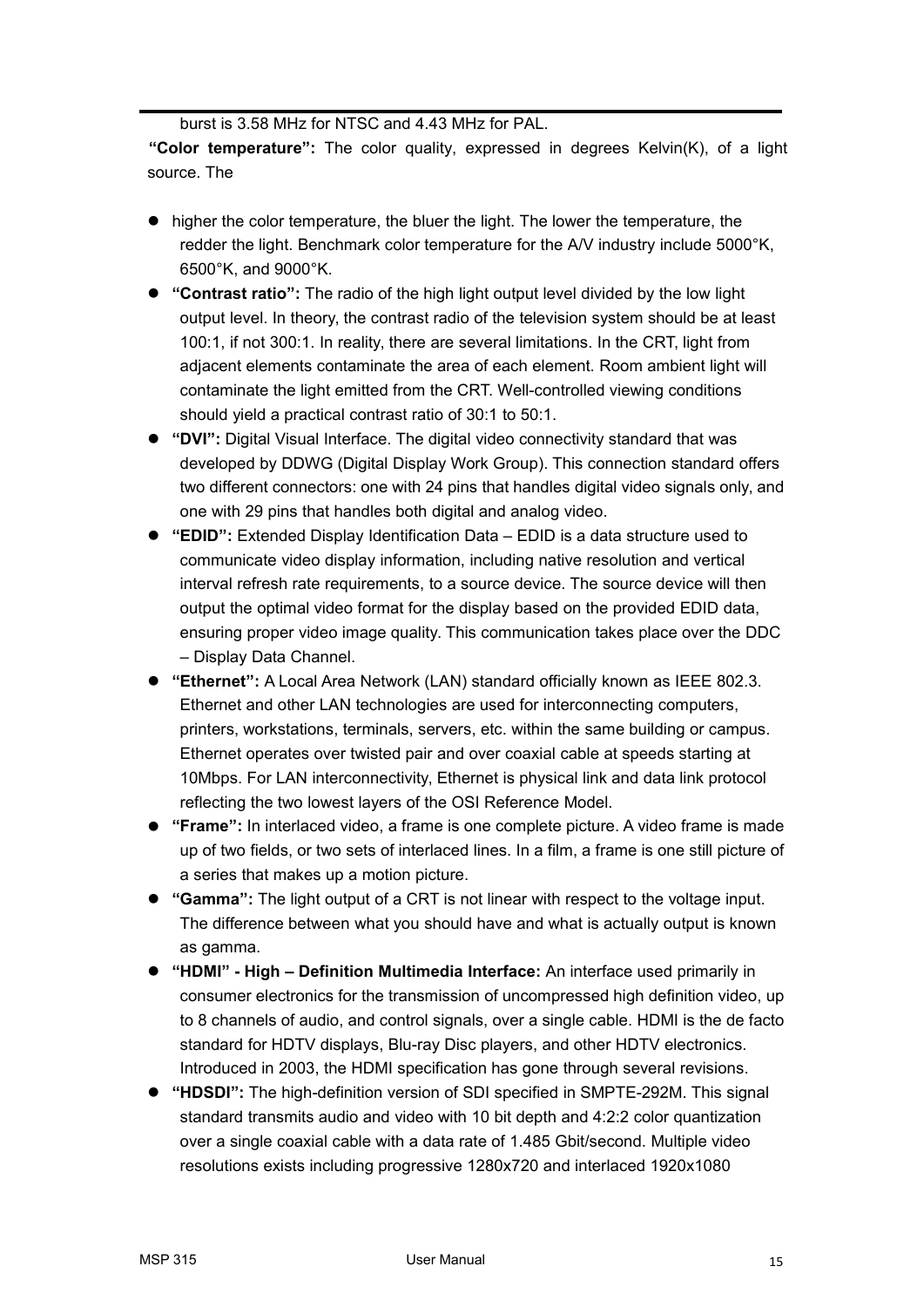resolution. Up to 32 audio signals are carried in the ancillary data.

 **"JPEG" (Joint photographic Expects Group):** Commonly used method of lossy compression for photographic images using a discreet cosine transfer function. The degree of compression can be adjusted, allowing a selectable tradeoff between storage size and image quality. JPEG typically achieves 10:1 compression with little perceptible loss in image

quality. Produces blocking artifacts.

- **"MPEG":** Motion Picture Expect Group. A standard committee under the auspices of the International Standards Organization working on algorithm standards that allow digital compression, storage and transmission of moving image information such as motion video, CD-quality audio, and control data at CD-ROM bandwidth. The MPEG algorithm provides inter-frame compression of video images and can have an effective compression rate of 100:1 to 200:1.
- **"NTSC":** The color video standard used in North America and some other parts of the world created by the National Television Standards Committee in the 1950s. A color signal must be compatible with black-and-white TV sets. NTSC utilizes an interlaced video signals, 525 lines of resolution with a refresh rate of 60 fields per second (60 Hz). Each frame is comprised of two fields of 262.5 lines each, running at an effective rate of 30 frames per second.
- **"Operator":** Refers to the person who uses the system.
- **"PAL":** Phase Alternate Line. A television standard in which the phase of the color carrier is alternated from line to line. It takes four full pictures (8 fields) for the color-to-horizontal phase relationship to return to the reference point. This alternation helps cancel out phase errors. For this reason, the hue control is not needed on a PAL TV set. PAL, in many transmission forms, is widely used in Western Europe, Australia, Africa, the Middle East, and Micronesia. PAL uses 625-line, 50-filed (25 fps) composite color transmission system.
- **"PIP":** Picture-in-Picture. A small picture within a larger picture created by scaling down one of the images to make it smaller. Each picture requires a separate video source such as a camera, VCR, or computer. Other forms of PIP displays include Picture-by-Picture (PBP) and Picture-with-Picture (PWP), which are commonly used with 16:9 aspect display devices. PBP and PWP image formats require a separate scaler for each video window.
- **"Polarity":** The positive and negative orientation of a signal. Polarity usually refers to the direction or a level with respect to a reference (e.g. positive sync polarity means that sync occurs when the signal is going in the positive direction).
- **"RJ-45":** Registered Jack-45. A connector similar to a telephone connector that holds up to eight wires, used for connecting Ethernet devices.
- "**RS-232":** An Electronic Industries Association (EIA) serial digital interface standard specifying the characteristics of the communication path between two devices using either DB-9 or DB-25 connectors. This standard is used for relatively short-range communication and does not specify balanced control lines. RS-232 is a serial control standard with a set number of conductors, data rate, word length, and type of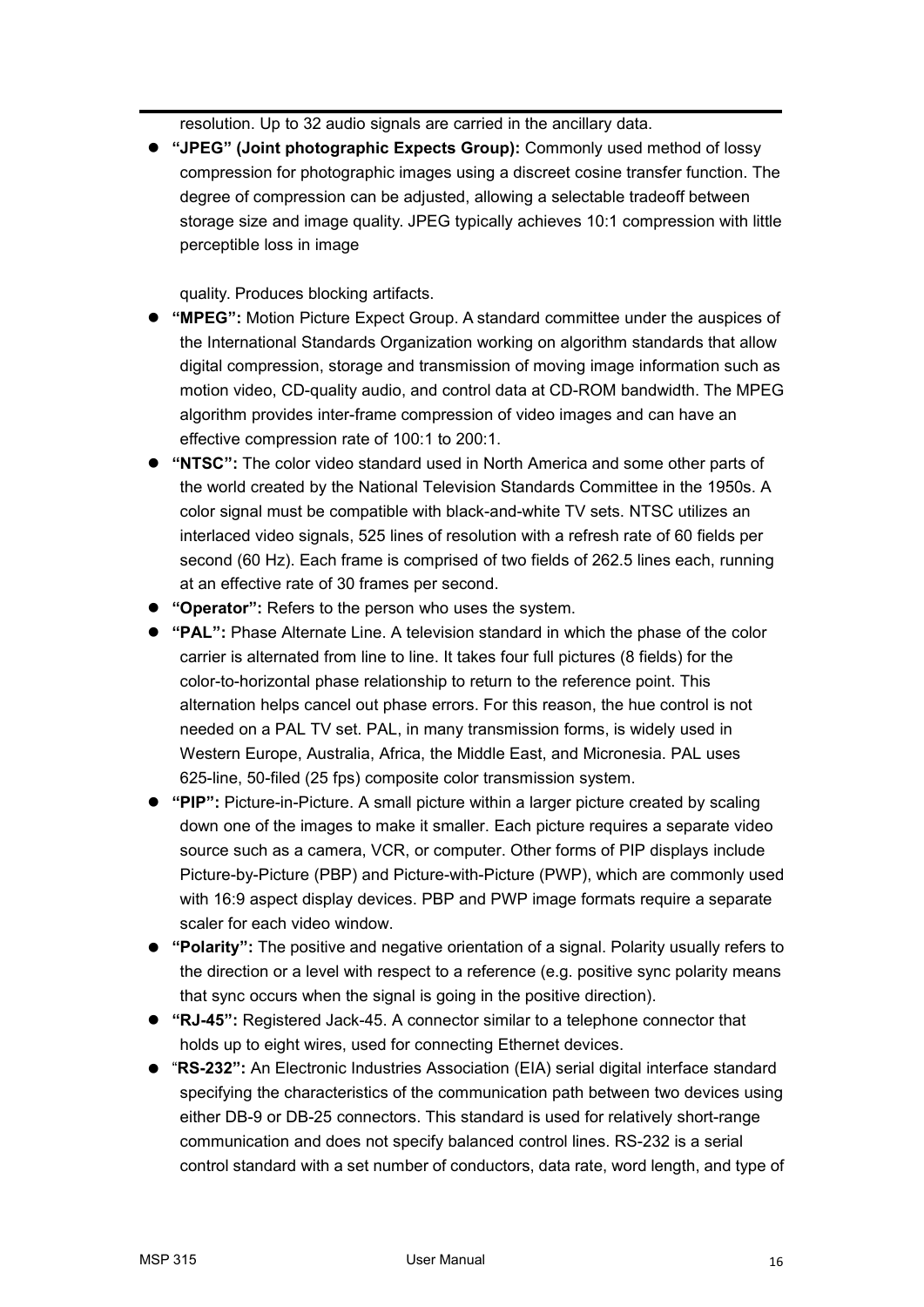connector to be used. The standard specifies component connection standards with regard to the computer interface. It is also called RS-232-C, which is the third version of the RS-232 standard, and is functionally identical to the CCITT V.24 standard.

 **"Saturation":** Chroma, chroma gain. The intensity of the color, or the extent to which a given color in any image is free from white. The less white in a color, the truer the color or the greater its saturation. On a display device, the color control adjusts the saturation. Not to be confused with the brightness, saturation is the amount of pigment in a color, and not the intensity. Low saturation is like adding white to the color. For example, a low-saturated

red looks pink.

- **"Scaling":** A conversion of a video or computer graphic signal from a starting resolution to a new resolution. Scaling from one resolution to another is typically done to optimize the signal for input to an image processor, transmission path or to improve its quality when presented on a particular display.
- **"SDI":** Serial Digital Interface. The standard based on a 270 Mbps transfer rate. This is a 10-bit, scrambled, polarity independent interface with common scrambling for both component ITU-R 601 and composite digital video and four channels of (embedded) digital audio.
- **"Seamless Switching":** A feature found on many video switchers. This feature causes the switcher to wait until the vertical interval to switch. This avoid a glitch (temporary scrambling) which normally is seen when switching between sources.
- **"SMPTE":** Society of Motion Picture and Television Engineers. A global organization, based in the United States, that sets standards for baseband visual communications. This includes film as well as video and television standards.
- **"S-Video":** A composite video signal separated into the luma ("Y" is for luma, or black and white information; brightness) and the chroma ("C" is an abbreviation for chroma, or color information).
- **"Sync":** Synchronization. In video, sync is a means of controlling the timing of an event with respect to other events. This is accomplished with timing pulses to insure that each step in a process occurs at the correct time. For example, horizontal sync determines exactly when to begin each horizontal scan line. Vertical sync determines when the image is to be refreshed to start a new field or frame. There are many other types of sync in video system.(Also known as "sync signal" or "sync pulse.")
- **"TCP/IP":** Transmission Control Protocol/Internet Protocol. The communication protocol of the Internet. Computers and devices with direct access to the Internet are provided with a copy of the TCP/IP program to allow them to send and receive information in an understandable form.
- **"USB":** Universal Serial Bus. USB was developed by seven PC and telecom industry leaders (Compaq, DEC, IBM, Intel, Microsoft, NEC, and Northern Telecom). The goal was easy plug-and-play expansion outside the box, requiring no additional circuit cards. Up to 127 external computer devices may be added through a USB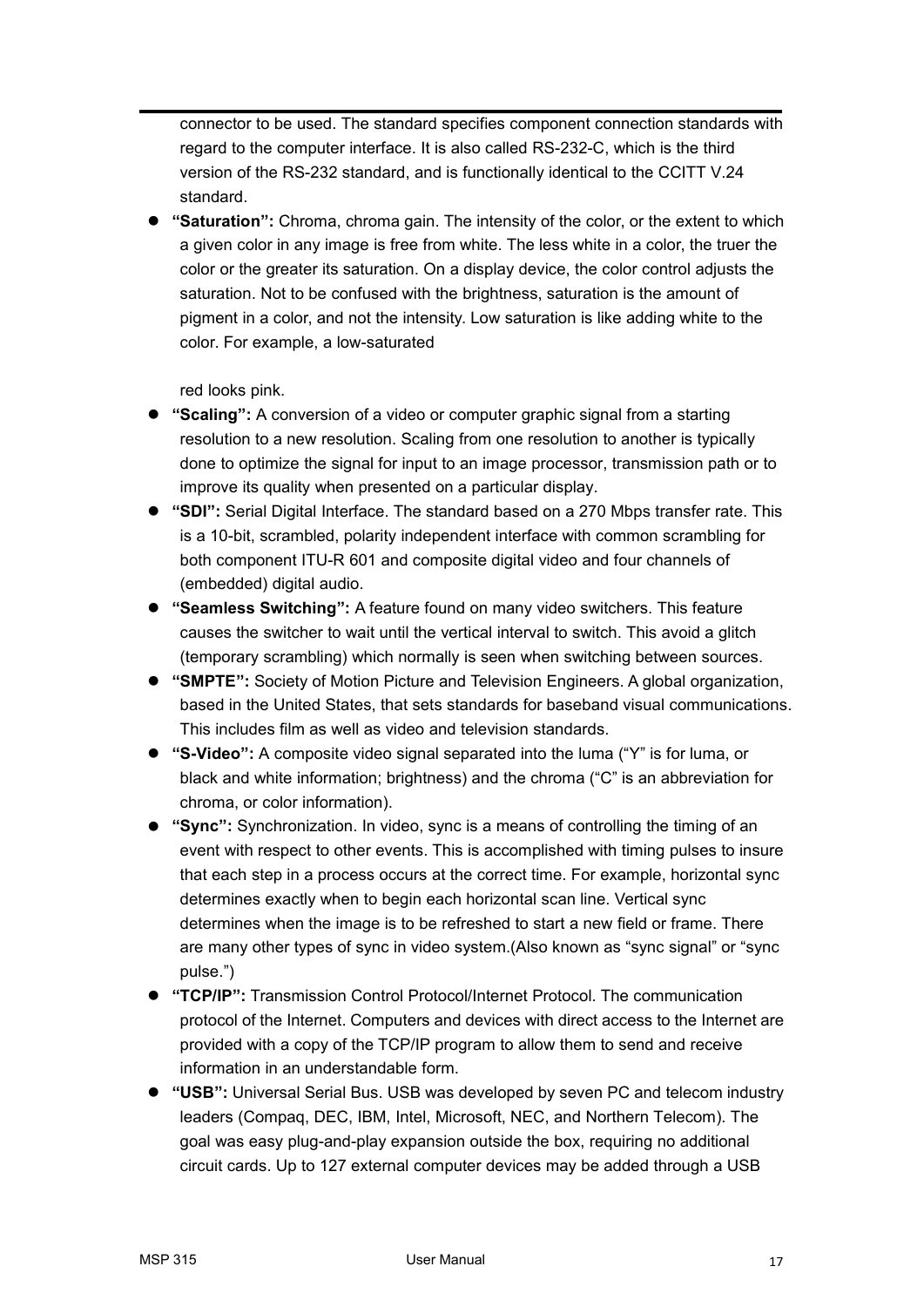hub, which may be conveniently located in a keyboard or monitor. USB devices can be attached or detached without removing computer power. The number of devices being designed for USB continues to grow, from keyboards, mice, and printers to scanners, digital cameras, and ZIP drives.

- **"VESA":** Video Electronics Standards Association. A nonprofit number organization dedicated to facilitating and promoting personal computer graphics through improved standards for the benefit of the end-user. www.vesa.org
- **"VGA":** Video Graphics Array. Introduced by IBM in 1987, VGA is an analog signal with TTL level separate horizontal and vertical sync. The video outputs to a 15-pin HD connector and has a horizontal scan frequency of 31.5 kHz and vertical frequency of 70 Hz (Mode 1,2) and 60 Hz (Mode 3). The signalis non-interlaced in modes 1, 2, and 3 and interlaced when using the 8514/A card (35.5 kHz, 86 Hz) in mode 4. It has a pixel by line resolution of 640×480 with a color palette of 16 bits and 256,000 colors.
- **The "YCrCb":** Used to describe the color space for interlaced component video.
- **"YPbPr":** Used to describe the color space for progressive-scan (non-interlaced) component video.